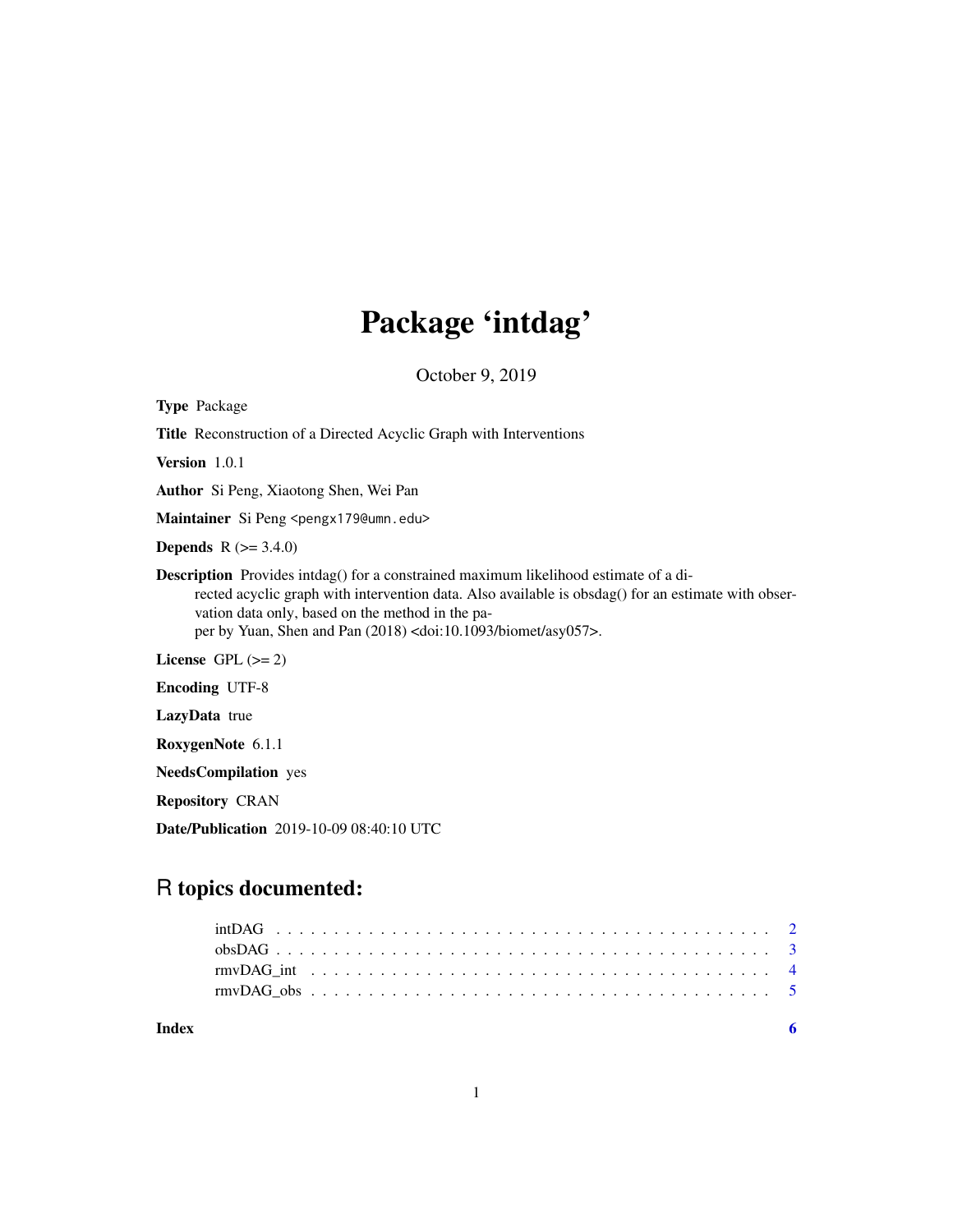<span id="page-1-0"></span>

## Description

This function allows you to learn the DAG structure from interventional data

## Usage

```
intDAG(X, p, lambda, lambda2, tau = 0.05, rho = 1, A_NZ0 = NULL,A0 = NULL, sigma = NULL, Sig = NULL, variance.constraint = TRUE,
 opts.tol = 0.001, maxIter = 1000)
```
## Arguments

| X                   | The n by M data matrix                                                                                         |  |  |
|---------------------|----------------------------------------------------------------------------------------------------------------|--|--|
| p                   | The dimension of the adjacency matrix                                                                          |  |  |
| lambda              | tuning parameter for the first penalty of the adjacency matrix                                                 |  |  |
| lambda2             | tuning parameter for the sparsity penalty of the intervention matrix                                           |  |  |
| tau                 | tuning parameter of the TLP function, default is 0.05                                                          |  |  |
| rho                 | the ADMM penalty parameter, default is 1                                                                       |  |  |
| A_NZ0               | An p by M matrix indicating nonzero elements as initial values                                                 |  |  |
| A0                  | An p by M matrix as initial values for $(A, B)$                                                                |  |  |
| sigma               | the parameter in the variance constraint, not needed when variance.constraint is<br>set to FALSE               |  |  |
| Sig                 | vector of length p, the error variances of each node, not needed when vari-<br>ance.constraint is set to FALSE |  |  |
| variance.constraint |                                                                                                                |  |  |
|                     | a flag indicating if the variance constraint is included, default is TRUE                                      |  |  |
| opts.tol            | Tolerance for convergence                                                                                      |  |  |
| maxIter             | maximum number of iterations in ADMM loop                                                                      |  |  |
|                     |                                                                                                                |  |  |

## Value

A list with components

| A     | Estimated adjacency matrix                       |
|-------|--------------------------------------------------|
| B     | Estimated intervention matrix                    |
| Sig   | Estimated vector of error variances of each node |
| sigma | Estimated paramter in the variance constraint    |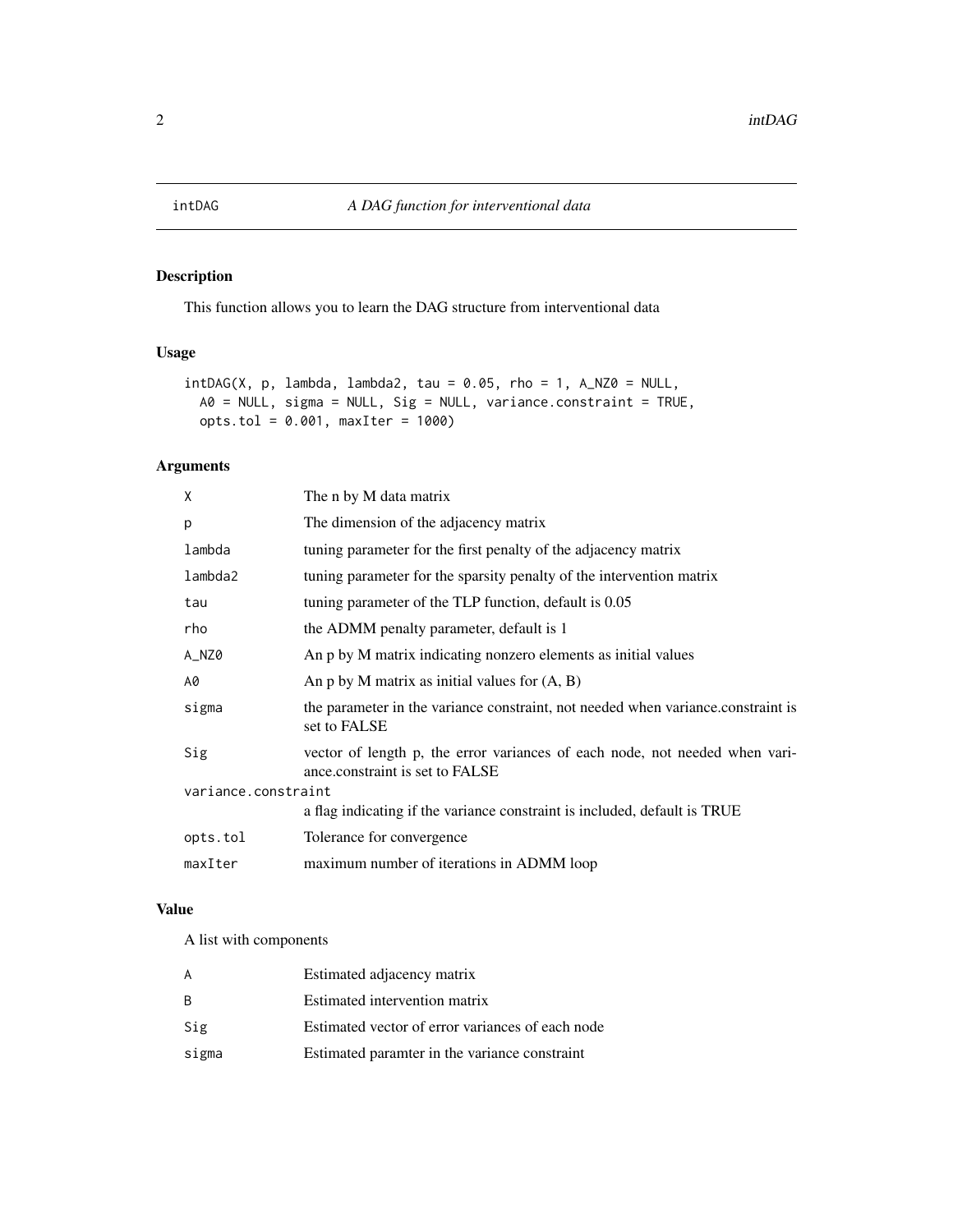#### <span id="page-2-0"></span> $\alpha$ bsDAG  $\alpha$  3

## Examples

```
p \le -w \le -10s0 <- p # number of edges
lower <- rep(\emptyset, (p*(p-1)/2)) # num of possible edges
nz_set <- sample(1:(p*(p-1)/2), s0) # sample a non-zero edge set
lower[nz_set] < -0.5amat \leq matrix(0, p, p)
amat[lower.tri(amat)] <- lower
bmat <- diag(sqrt(seq(1, 1.5, length=p)))
Sig \leq seq(1.5, 1, length = p)
X <- rmvDAG_int(100, amat, bmat, Sig)
Sig0 \leftarrow rep(1, p)sigma0 < -3out <- intDAG(X, p, 2, 2, 0.05, rho=10, sigma=sigma0, Sig=Sig0)
```
obsDAG *A DAG function for observational data*

#### Description

This function allows you to learn the DAG structure from observational data

## Usage

```
obsDAG(X, lambda, tau, rho = 1, A_NZ0 = NULL, AO = NULL,opts.tol = 1e-04, maxIter = 1000)
```
### Arguments

| X        | The n by p data matrix                                         |
|----------|----------------------------------------------------------------|
| lambda   | tuning parameter for the first penalty of the adjacency matrix |
| tau      | tuning parameter of the TLP function                           |
| rho      | the ADMM penalty parameter, default is 1                       |
| A_NZ0    | An p by p matrix indicating nonzero elements as initial values |
| A0       | An p by p matrix as initial values for A                       |
| opts.tol | Tolerance for convergence                                      |
| maxIter  | maximum number of iterations in ADMM loop                      |

#### Value

Estimated adjacency matrix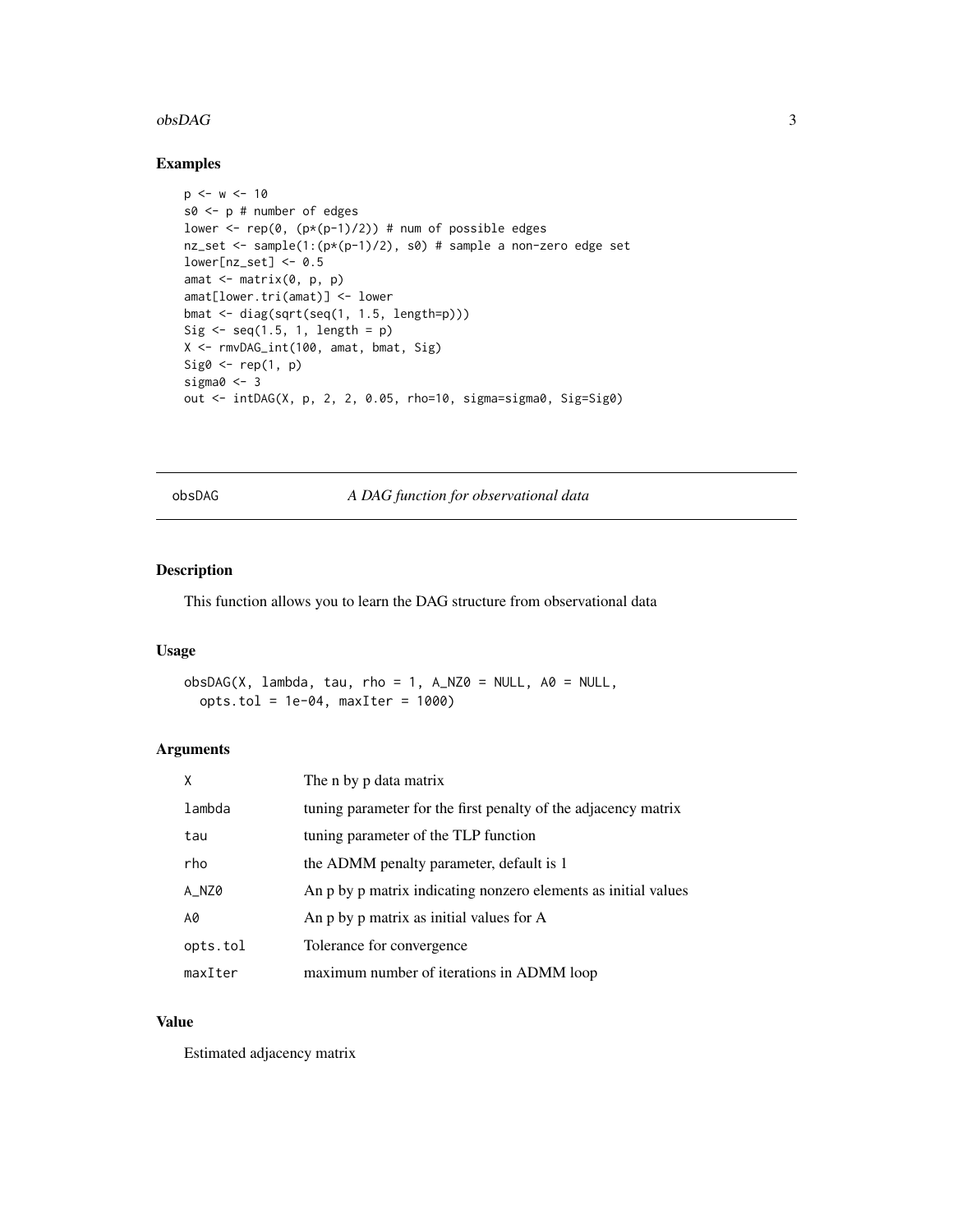## Examples

```
p \le -10amat <- matrix(0, p, p)
amat[2:p, 1] <- 1
Sig \leq seq(1, 0.5, length.out=p)
X <- rmvDAG_obs(100, amat, Sig)
out <- obsDAG(X, 5, 0.01)
```
## rmvDAG\_int *A random graph data generation function*

## Description

This function generates random observations from a DAG graph

## Usage

```
rmvDAG_int(n, amat, bmat, Sig = NULL)
```
## Arguments

| n    | The sample size                 |
|------|---------------------------------|
| amat | The adjacency matrix of a DAG   |
| bmat | The intervention matrix         |
| Sig  | The error variance of each node |

## Value

Gaussian data with the given sample size

## Examples

amat <- matrix(c(0,1,0,0),2,2) bmat <- matrix(c(1,1,0,1),2,2) rmvDAG\_int(50, amat, bmat)

<span id="page-3-0"></span>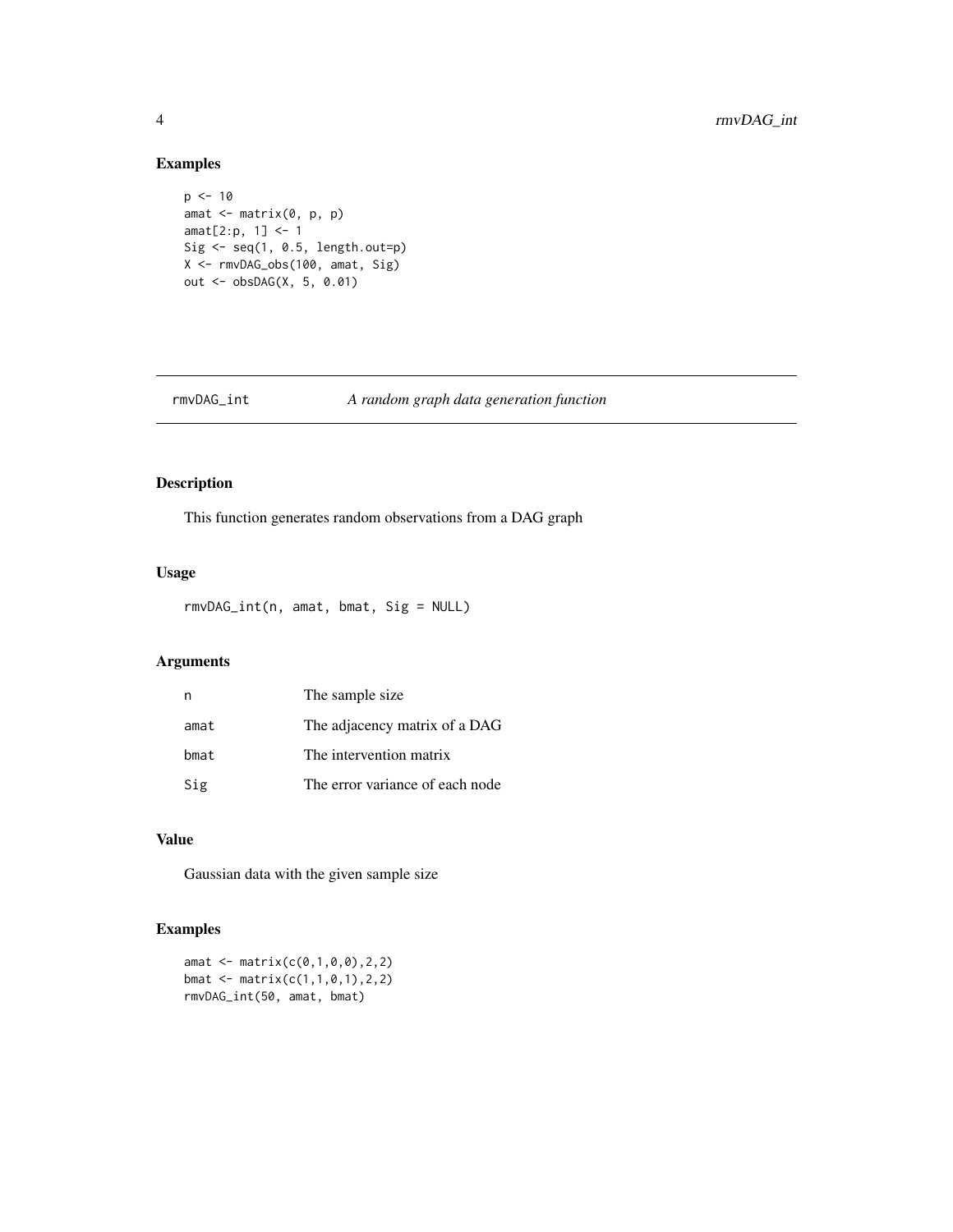<span id="page-4-0"></span>

## Description

This function generates random observations from a DAG graph

## Usage

rmvDAG\_obs(n, amat, Sig = NULL)

## Arguments

| n    | The sample size                 |
|------|---------------------------------|
| amat | The adjacency matrix of a DAG   |
| Sig  | The error variance of each node |

## Value

Gaussian data with the given sample size

## Examples

amat=matrix(c(0,1,0,0),2,2) rmvDAG\_obs(50,amat)